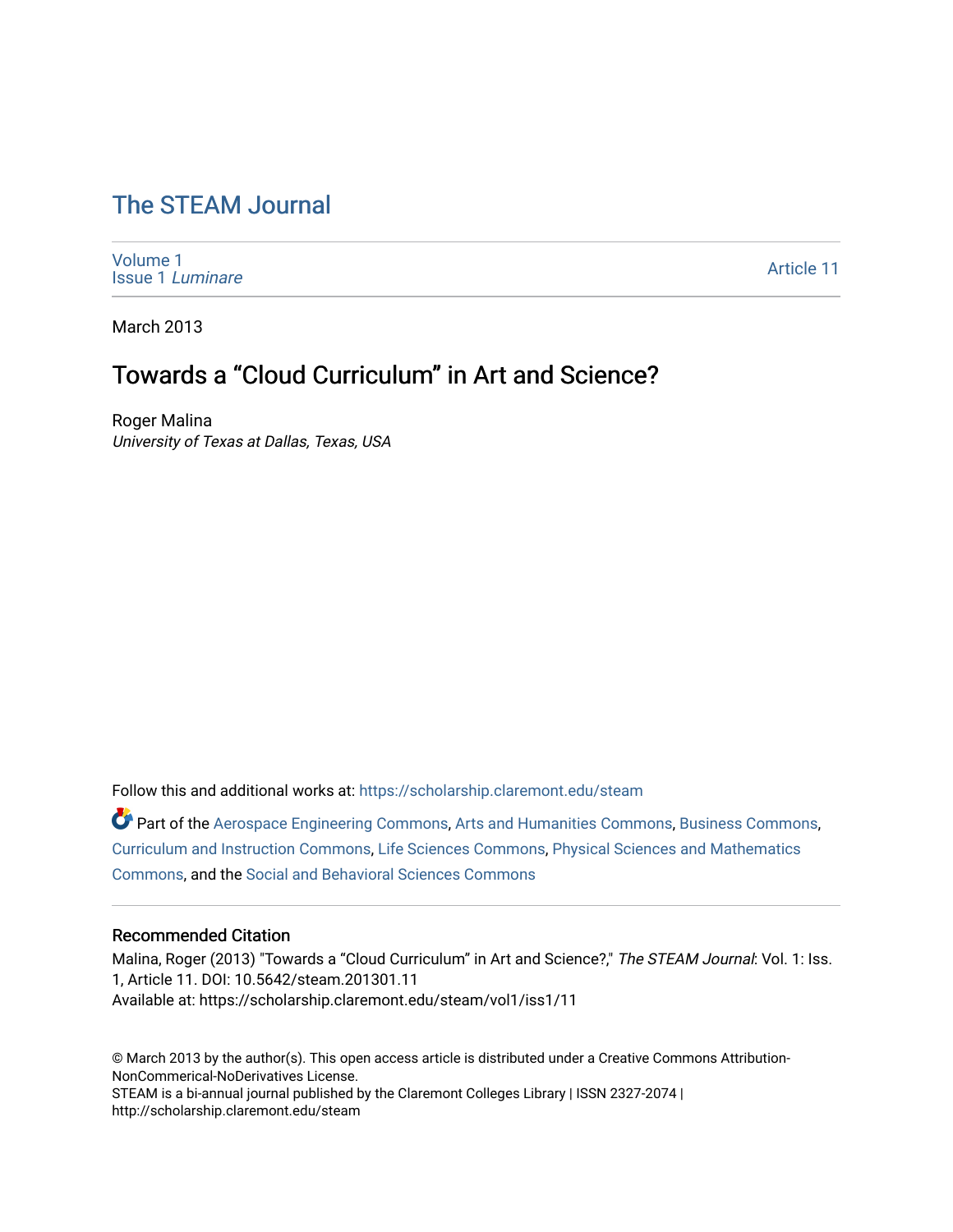## Towards a "Cloud Curriculum" in Art and Science?

#### **Abstract**

Recently an email hit my desk from Paul Thomas in Australia with a proposal to work together on a "Cloud Curriculum for Art and Science". I immediately agreed to collaborate. I don't yet have a clue of what a cloud curriculum is, but what I do know is that we are 'backing into the future' in educational institutions and we desperately need a 'cloud curriculum.' We need to look over the ten year horizon. And in the emerging art-science field I doubt that the usual approach to curriculum development will work.

### Keywords

STEM, STEAM, Cloud Curriculum, Internet, Publishing, Engineering, Education, Industry, Design

### Creative Commons License



This work is licensed under a [Creative Commons Attribution-Noncommercial-No Derivative Works 3.0](https://creativecommons.org/licenses/by-nc-nd/3.0/) [License](https://creativecommons.org/licenses/by-nc-nd/3.0/).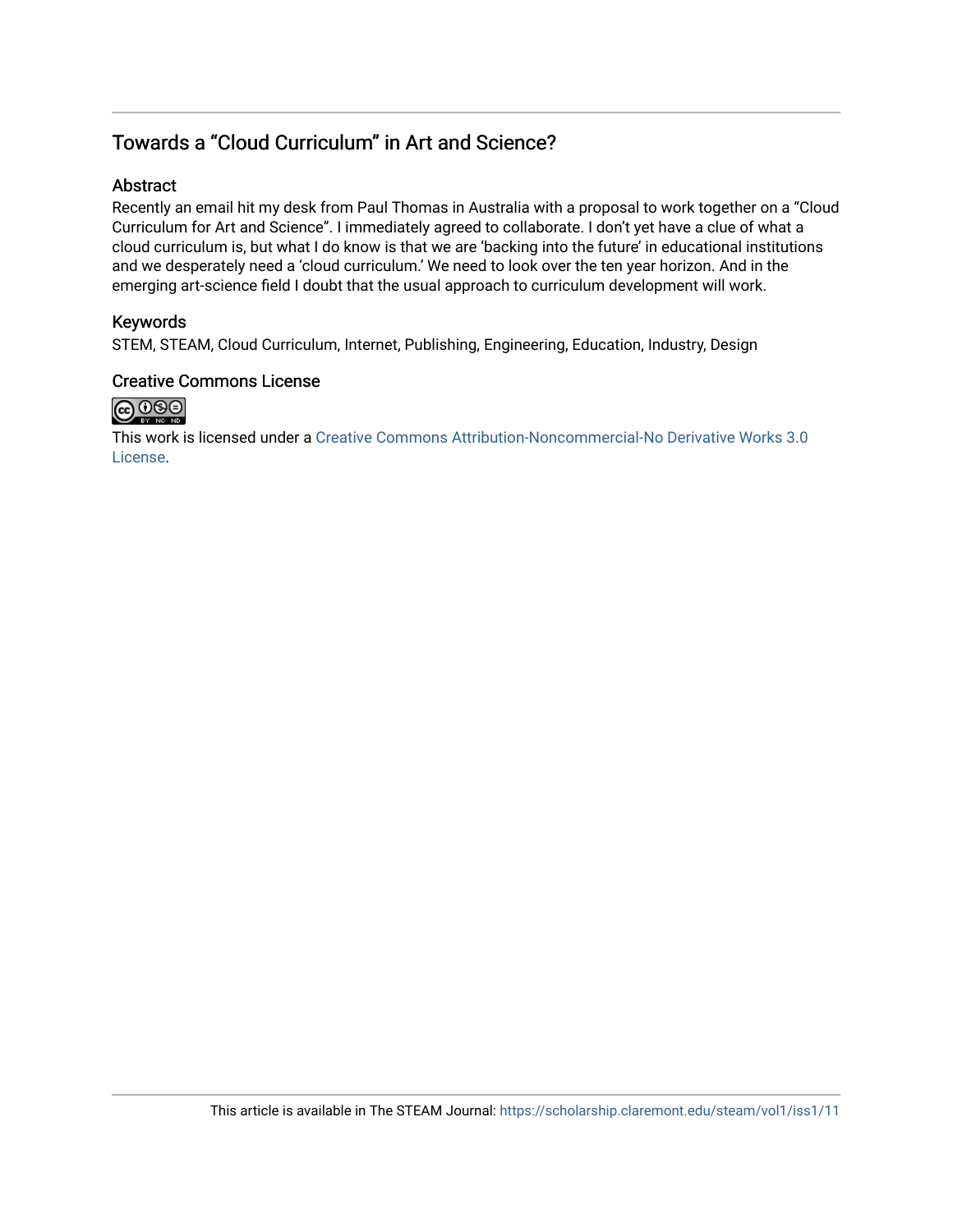#### **Towards a "Cloud Curriculum" in Art and Science?**

By Roger F Malina

Recently an email hit my desk from Paul Thomas in Australia with a proposal to work together on a "Cloud Curriculum for Art and Science". I immediately agreed to collaborate. I don't yet have a clue of what a cloud curriculum is, but what I do know is that we are 'backing into the future' in educational institutions and we desperately need a 'cloud curriculum.' We need to look over the ten year horizon. And in the emerging art-science field I doubt that the usual approach to curriculum development will work.

I recently took a new position at the University of Texas at Dallas (UT Dallas) with the goal of setting up an "art-science 2.0" or maybe even "3.0" program. As part of this we have set up a Leonardo Initiatives office in partnership with the Leonardo Organizations in San Francisco and Paris. One of the projects is an Experimental Publishing and Curating program in collaboration with the faculty of the Emerging Media and Communications (EMAC) at UT Dallas. My guess is that ten years from now we will look back at the current new publishing platforms as the medieval ages of e-publishing. I am willing to bet that ebooks will have disappeared.

I am interested in developing "technologies of attention" so that the material we need to do and what we are doing rises to the top of the data flood and the stuff that is less immediately relevant sinks to the bottom, in a time and interest dependent way. How do we mobilize data when we need it, cloaking temporarily the data we don't need but uncloaking it when we do? What would a 'stock market of ideas' look like? We are exploring ways that the Leonardo Publications can evolve from traditional peer review to collaborative filtering and how to further blur the boundary between documenting work and showing it to others, hence the coupling of publishing to curating. And as part of this we are rethinking the relationship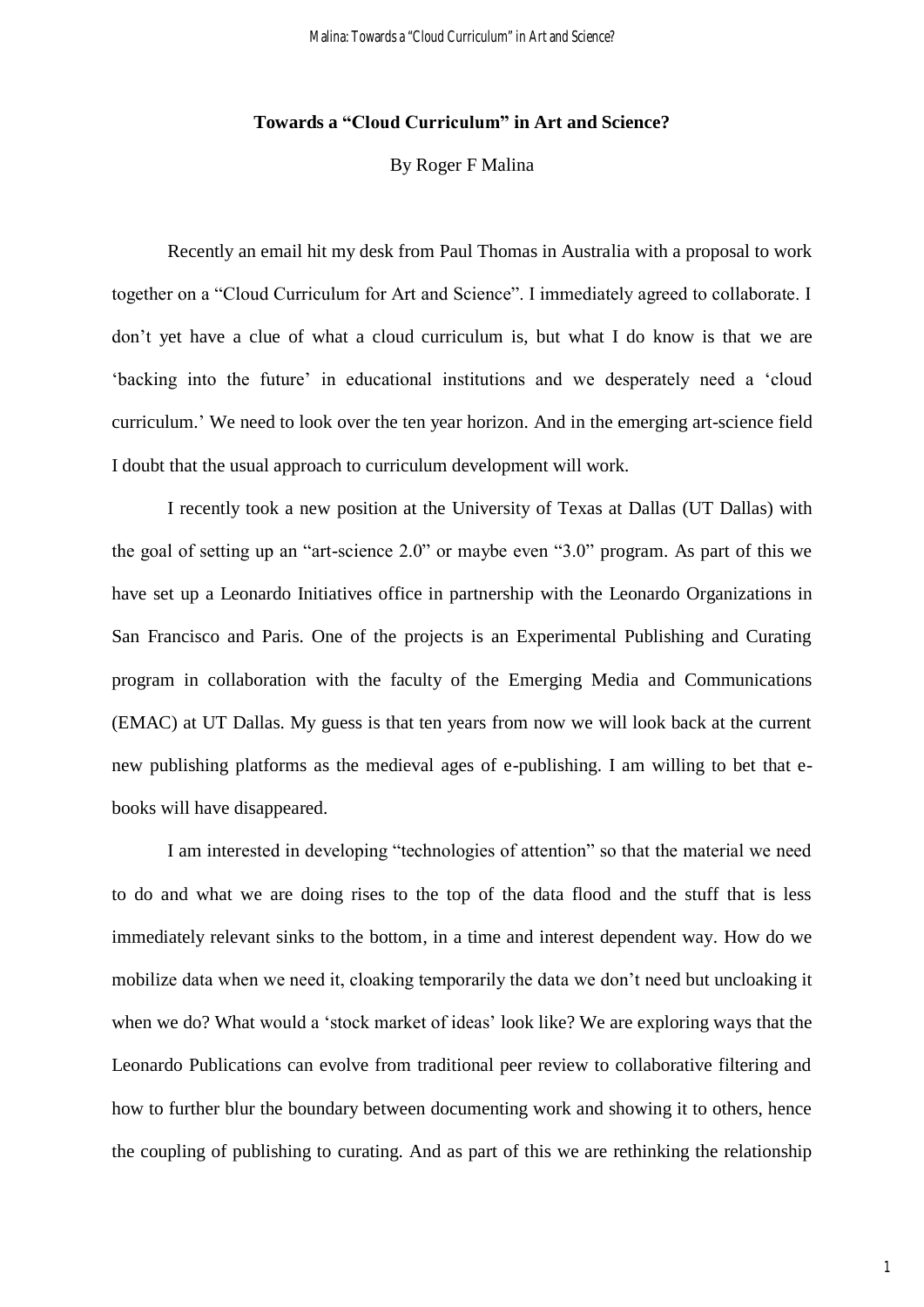between the university and local civic institutions, whether they are museums, hospitals, or the hacker communities.

In their report "Learning institutions in the Digital Age" Cathy Davidson and David Goldberg I think correctly called for a rethinking of the whole "pathway' of higher education and how formal institutions of higher learning play their role in the new digital age (Davidson & Goldberg, 2009). In my graduate seminars here at UT Dallas, I am confronted with students with 'hybrid' pathways that they need to navigate between arts and humanities and science and engineering (Malina, 2011). A geosciences student and a genetics student are confronted with similar technical problems in scientific visualization as students in arts and humanities. Artists and scientists face similar problems in data mobilization and data cloaking. Computer simulation is used in fields of science and in fields of art and entertainment. There are many other areas that are emerging and producing new kinds of bridges between the university disciplines.

I have often argued that inter-disciplinarity is not a discipline, that the observational scientist and the experimental scientist are as different in their approaches to knowledge as the performing artist and the visual artist are in their ways of being. But are there shared epistemological tools? We share the use of the computer; how much does this entrain within the diverse practices? At UT Dallas I have been intrigued by the work of the Center for Translation Studies. Experts in this field have been moving from text and literary translation, to cultural translation to inter-media translation. I am interested in trans-disciplinary approaches that allow us to mobilize shared tools, methodologies, and technologies. At the Gissen Graduate Center for the Study of Culture (Giessen, n.d.) this is a topic and we are exploring how trans-disciplinary approaches to art-science inter-disciplinary translation could be deployed.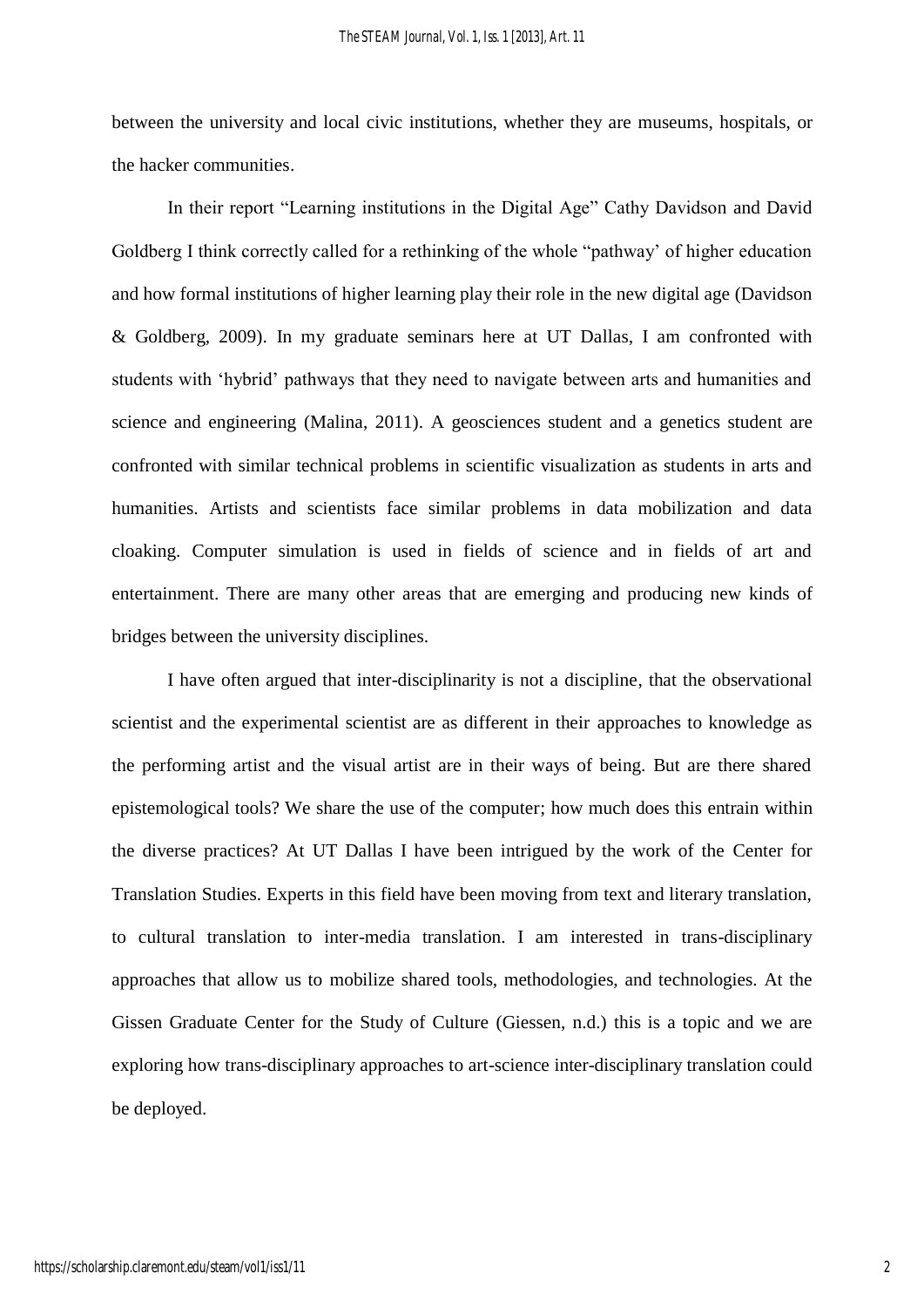This gets me back to the Cloud Curriculum in Art and Science. An interesting development in the last two years has been the "STEM TO STEAM" movement to integrate the arts and design with science engineering and mathematics. This discussion has been reinforced by a series of workshops organized by the U.S. National Science Foundation with the U.S. National Endowment for the Arts. John Maeda, President of the Rhode Island School of Design instigated compelling testimony to the U.S. Congress (STEMtoSTEAM.org, n.d.) articulating three types of arguments. First is the "creativity and innovation argument" that good ideas often come from friction or exploration at the boundaries of disciplines. Second, the 'jobs of the future' argument; that no government predicted the explosive growth of the game industries and social media industries, but many of the concepts came out of the arts and humanities community, and the cultural sector.

How do we put accelerators into this process? I have been calling this a problem of 'translational humanities' in comparison to the current emphasis on 'translational medicine' that accelerates the introduction of the fruits of medical research into actual medical practice. The third argument is the 'social and cultural innovation argument'. Most inventions are never socially adopted often for no good reason than the lack of design of the cultural appropriation process. We live in 'silos' even in this networked age (that often reinforces like-minded connectivity rather than divergent thinking). In the innovation industry there are now 'accelerators' that act as transitional spaces between the R and D and business incubator environment (Healthbox, n.d.).

Recognizing the new emerging communities of practice, the U.S. National Science Foundation has let a grant to a team led by Carol Lafayette at Texas A and M to establish a network for science and engineering, arts and design (NSEAD, n.d.) We have issued an international call for white papers from the community seeking to identify obstacles and new opportunities that enable deeper collaborations (SEAD White Papers, n.d.) between the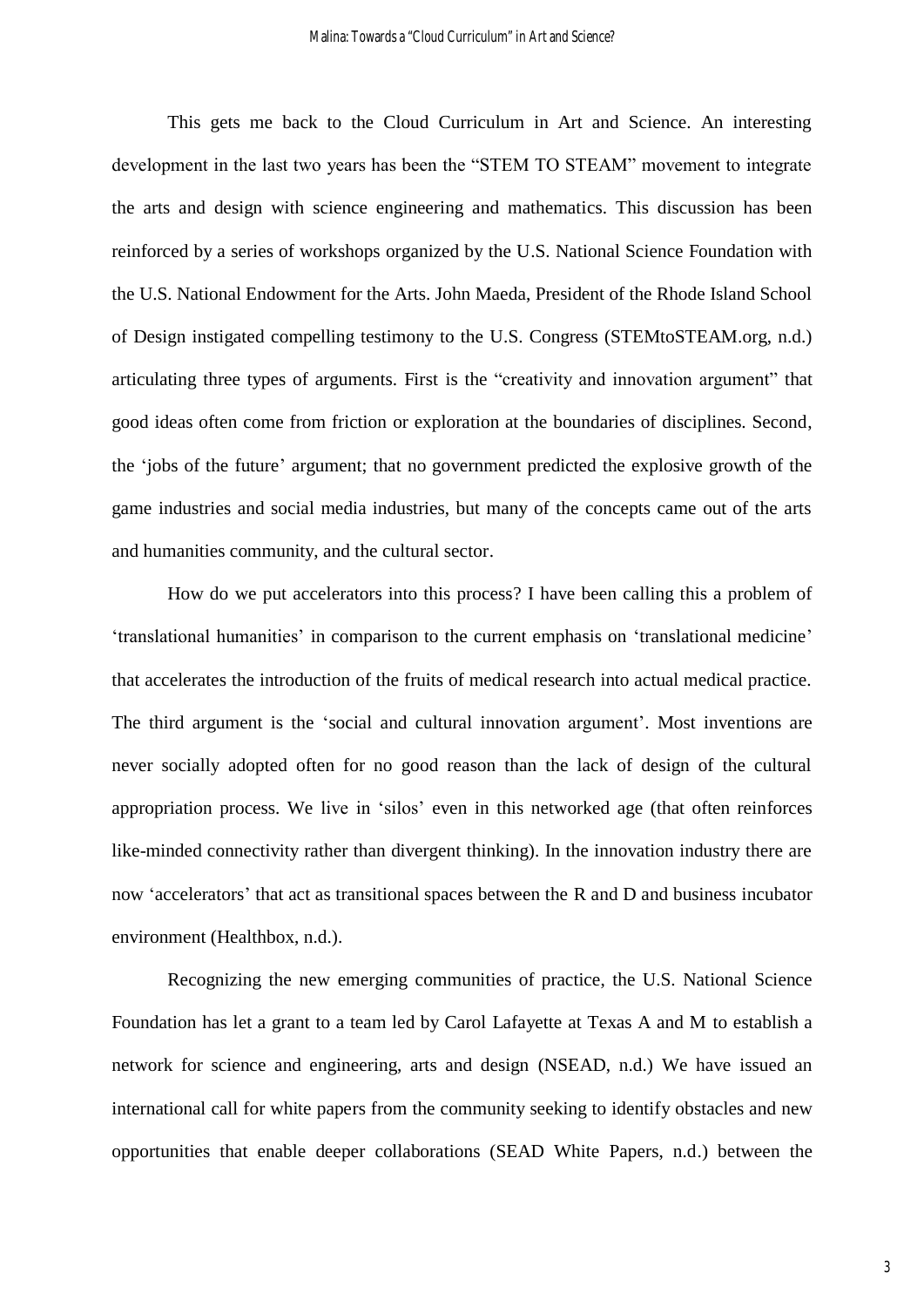sciences and engineering with the arts, design and humanities. One of the White Papers, led by Kathryn Evan (Evans, n.d.) is inventorying art-science curricula. There is a bewildering variety of content and approaches; it seems doubtful that a 'standard' curriculum will develop and that within a networked culture we need to rethink curriculum development.

So what would an "Art Science Cloud Curriculum" be in the face of networked culture? In traditional innovation theory we have a linear process from fundamental research, to applied research to commercialization (and the jobs of the future). But as emphasized by innovation theorists, the situation today is much more complex, with social and noninstitutional actors playing growing important rules (including NGO, QUANGO and the hacker, make and DYI communities (SEAD White Papers, n.d.).

We are in a transition between the hierarchical 'tree of knowledge' that governed disciplinary development over the last several hundred years to a 'networked knowledge' situation as described by Goldberg (2010)



**Figure Network Representation of Areas of Knowledge. Reproduced from D Goldberg (12) Copyright D Goldberg**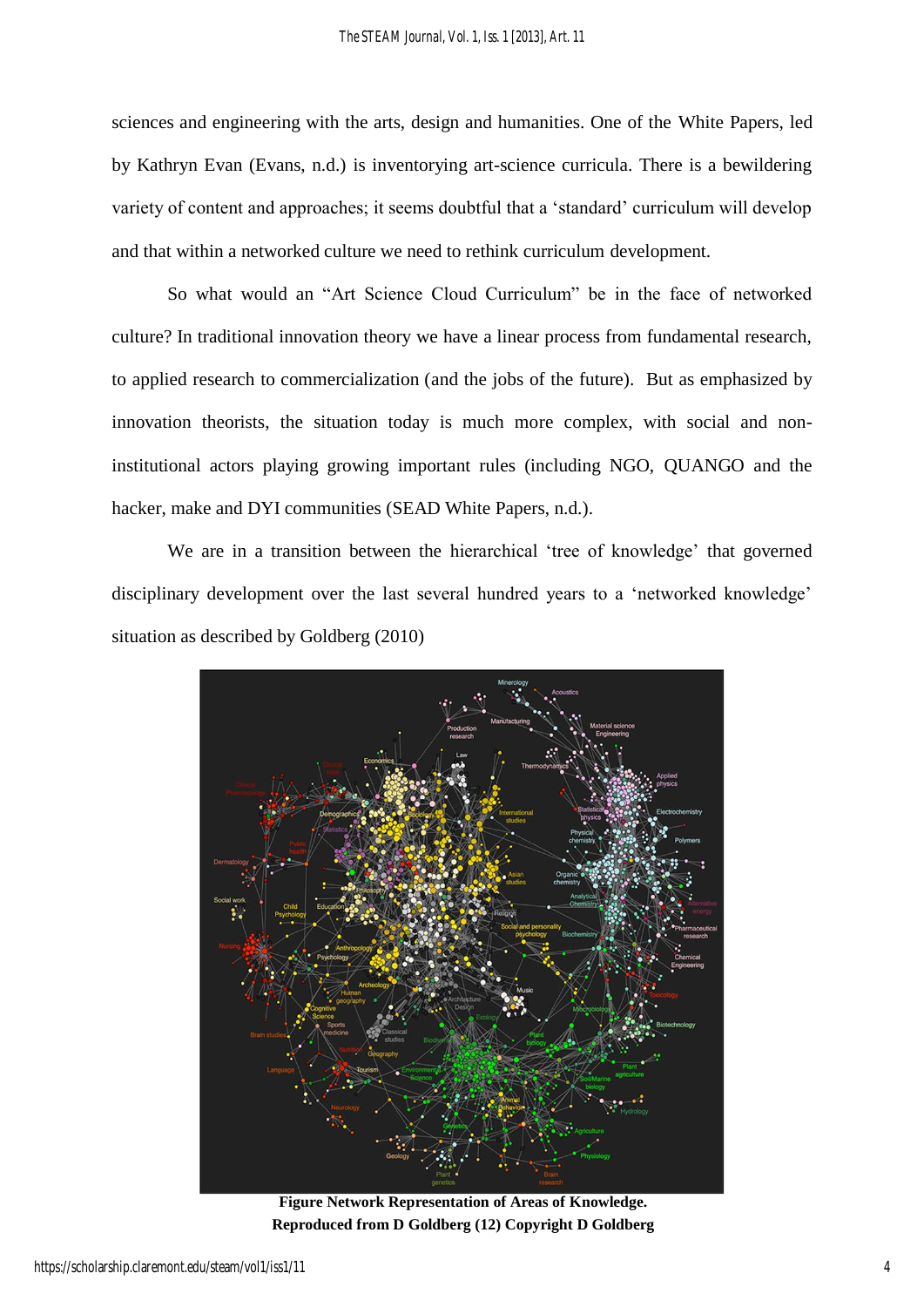Open publishing is evolving at a more rapid rate than traditional academic publishing which surely within ten years will become irrelevant. Somehow the "Art-Science Cloud Curriculum" needs to respond to the new realities of the evolving organization of research and knowledge and also our civic spaces. It may be that universities are mal-adapted to evolve to the new situation; the whole 'pipeline' diploma structure (BSc, MA, MFA, PhD) was designed for a world that no longer exists. Even the new distance learning and on-line institutions such as the Khan Academy are a premature response that will be overtaken by new systems. Can universities adapt fast enough? If a student really wants access to the best education that addresses the STEAM vision, that allows for multiple educational 'pathways' through science, engineering, arts and humanities, maybe we need a 'serious game' environment that summons at the appropriate time, the best teacher or mentor on the planet for the problem at hand, that mobilizes collective group learning technologies of massive collaborative games, that matches budget to the best educational opportunities, that optimizes 'blended learning" approaches to combine face to face time, on line collaboration time and access to distant learning resources.

I congratulate the team that has founded this new STEAM journal and hope we can think out of the box together to avoid backing into the future.

**Dr. Roger Malina** is a physicist, astronomer, and has been the editor-in-chief of Leonardo magazine at MIT Press since 1982, including the Leonardo Book Series and Journals. Leonardo was created by his father, Frank Malina, who was a kinetic artist and rocket scientist. Dr. Roger Malina also serves as Chairman Emeritus of the Board of Leonardo, The International Society for the Arts, Sciences and Technology in San Francisco, and President of the Observatoire Leonardo des Arts et Technosciences in Paris. He is a member of the International Academy of Astronautics and a founding member of their Commission VI on Space Activities and Society. He writes on the relationship between the arts, sciences and technology. Dr. Roger Malina is the Distinguished Professor of Arts and Technology and Professor of Physics at University of Texas at Dallas. He is also a Directeur de Recherche of the C.N.R.S. at the Laboratoire d'Astrophysique de Marseille.